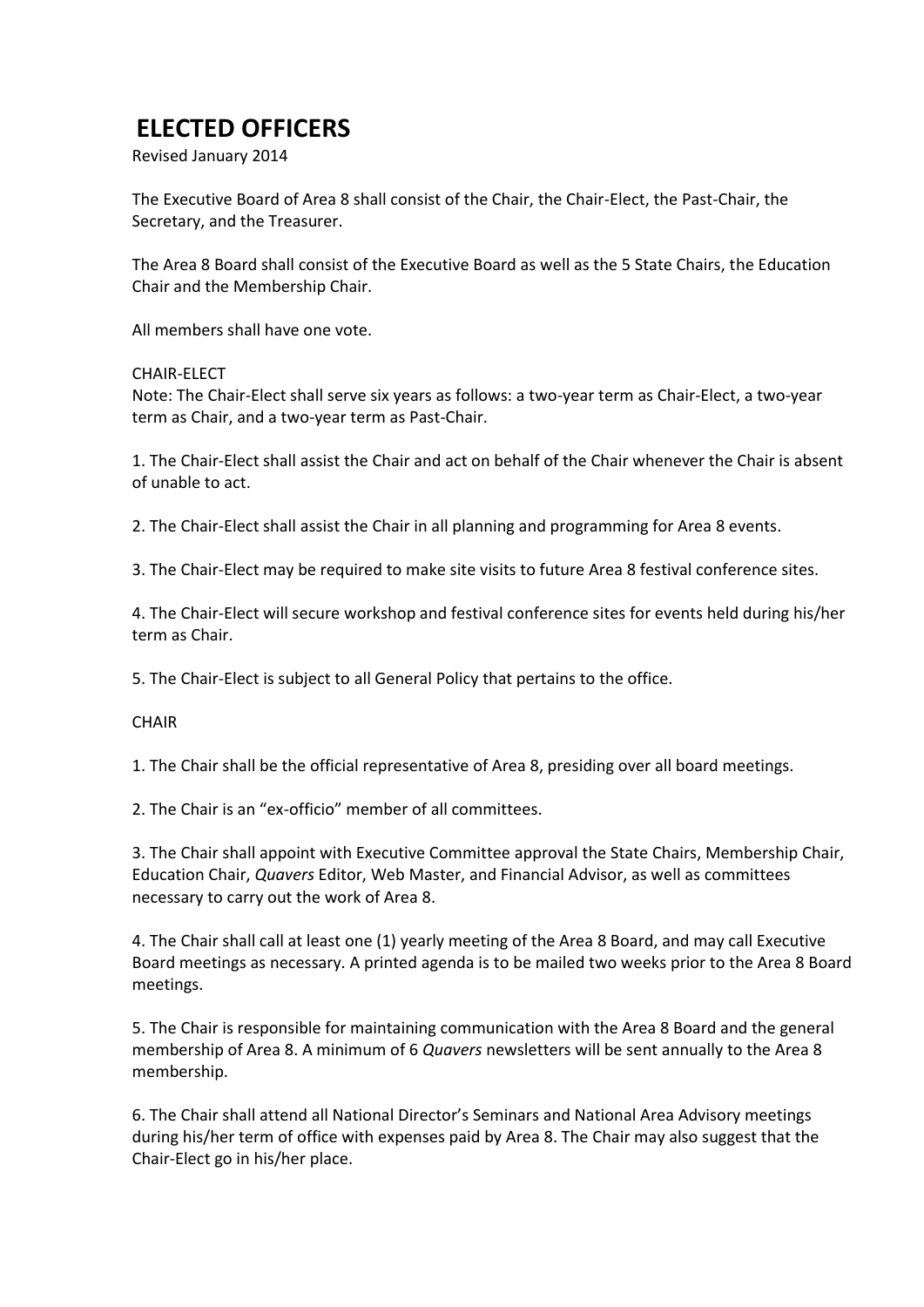7. The Chair shall serve as the Festival Conference Chair and shall oversee the initiation of state and local workshops. Committees shall be appointed as necessary to assist in planning conferences and workshops.

8. The Chair may obtain legal counsel as necessary for Area 8.

9. The Chair shall approve for payment all expenditures of Area 8.

10. The Chair shall submit activity, membership and/or other required reports annually or as requested to the Board of Directors, AGEHR, Inc. (dba Handbell Musicians of America).

11. The Chair is subject to the General Policy that pertains to the office.

# PAST-CHAIR

1. The Past-Chair shall attend all Area 8 Board meetings.

2. The Past-Chair shall be the Chair of the Nominating Committee. The Nominating Committee will be governed by the rules outlined in the Area 8 Bylaws.

3. The Past-Chair shall perform other duties as requested by the Chair.

# **SECRETARY**

1. The Secretary shall serve a two-year term, renewable one time.

2. The Secretary shall keep an accurate and proper record of all Board meetings and distribute a copy of the minutes to the members of the Board within a period of two (2) weeks after a meeting.

3. The Secretary is directed to update the Guidelines and Procedures as well as the Book of Motions based on minutes of the Board meeting. These corrections should be given to the members of the Board yearly at the Fall Board meeting.

4. The Secretary is expected to attend all meetings as required by the Bylaws or called by the Chair. Attendance is also expected at all Area 8 Festival Conferences.

5. The Secretary is subject to the General Policy that pertains to the office.

# TREASURER

1. The Treasurer shall serve a two-year term, renewable one time.

2. The Treasurer shall receive and deposit all monies and provide proper accounting to the Financial Advisor.

3. The Treasurer shall issue checks for approved requests submitted; each request shall be properly authenticated by receipt or statement to comply with the standard rules of procedure as practiced in auditing and accounting.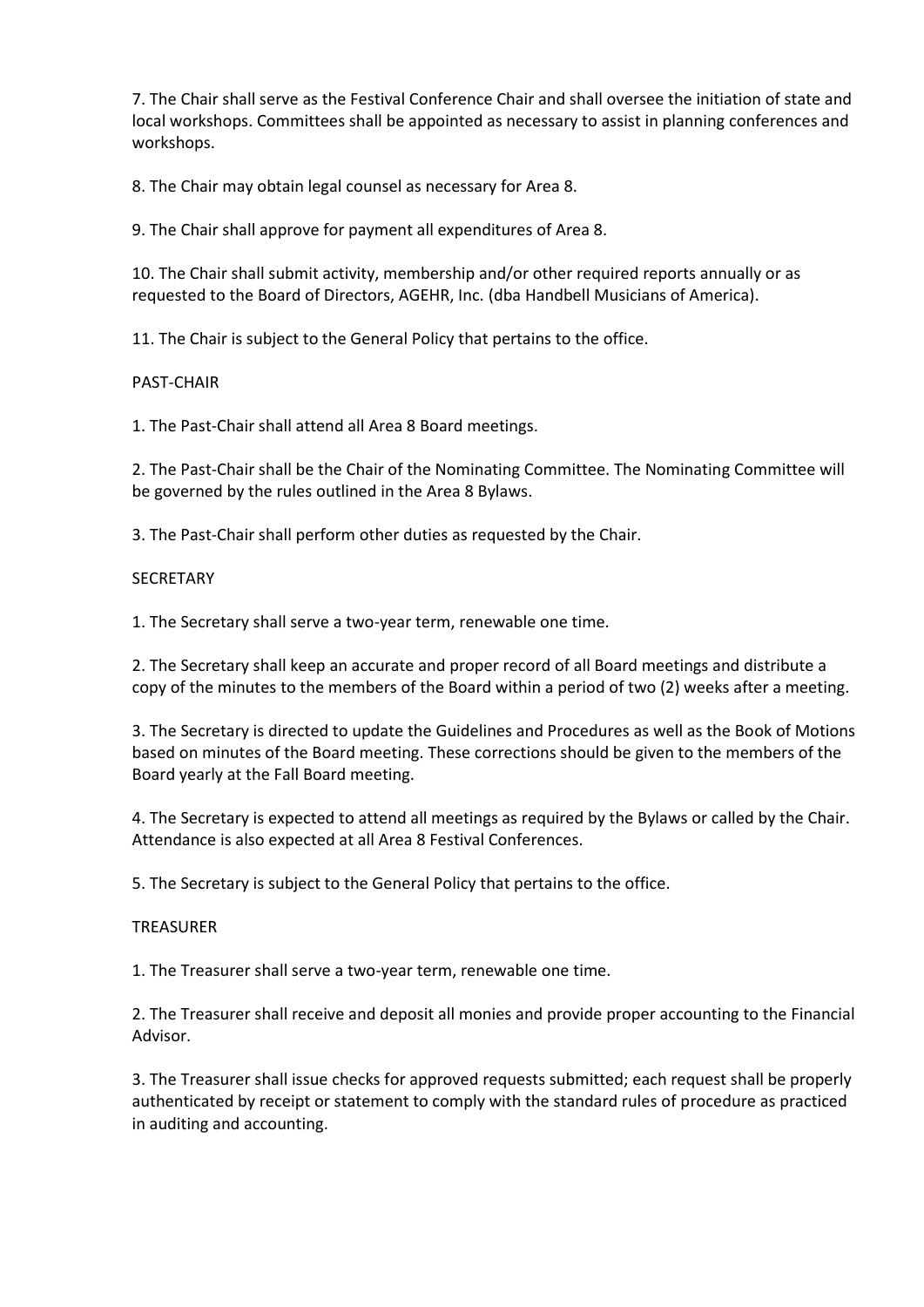4. The Treasurer shall serve as Registrar for all Area 8 events, handling all registration records and correspondence, shall keep detailed registration and accounting records and shall collect unpaid monies due from each registrant at Area 8 conferences, workshops and seminars.

5. The Treasurer is expected to attend all Board meetings as required by the Bylaws or called by the Chair. Attendance is also expected at all Area 8 Festival Conferences.

6. The Treasurer shall serve as the Chair of the Scholarship Fund Committee, if such funds are available.

7. The Treasurer shall track the revenue for the paid advertisements in the Area 8 *Quavers*  publication and report to the Board at the fall meeting.

8. The Financial Advisor and the Treasurer shall keep a proper set of financial records. Quarterly reports shall be submitted to all Board members.

9. The Treasurer is subject to the General Policy that pertains to the office.

# **APPOINTED OFFICERS**

# FINANCIAL ADVISOR

The Financial Advisor shall be selected by the Executive Board, and will serve in accordance with the following rules of procedure:

1. A written agreement shall be executed between the Financial Advisor and the Executive Board of Area 8, renewable each year at the Fall Board meeting.

2. The Area 8 Executive Board shall have the right to dissolve this contract at any time, if it is deemed necessary for the business of Area 8.

3. The Financial Advisor shall have no voting privileges.

4. The Financial Advisor will receive room, mileage, and registration at Area 8 Festival Conferences.

5. The Financial Advisor and the Treasurer shall keep proper sets of financial records. Twice yearly reports shall be submitted to all Board members.

6. The Financial Advisor shall prepare a fiscal year-end financial report in accordance with generally accepted accounting standards to be submitted to the Board at the fall meeting.

7. The Financial Advisor shall perform all bookkeeping functions for Area 8 accounts, including preparation of all local, state and federal tax forms as required by law and any other corporate documents submitting forms by the deadlines established by AGEHR, Inc. and the rules of the Internal Revenue Service.

8. The Financial Advisor in coordination with the Area 8 Treasurer shall be authorized to designate the depository for Area 8 funds in federally insured financial institutions of choice, with the approval of the Executive Board. The names of the depositories and balances in each will be shown on all financial reports.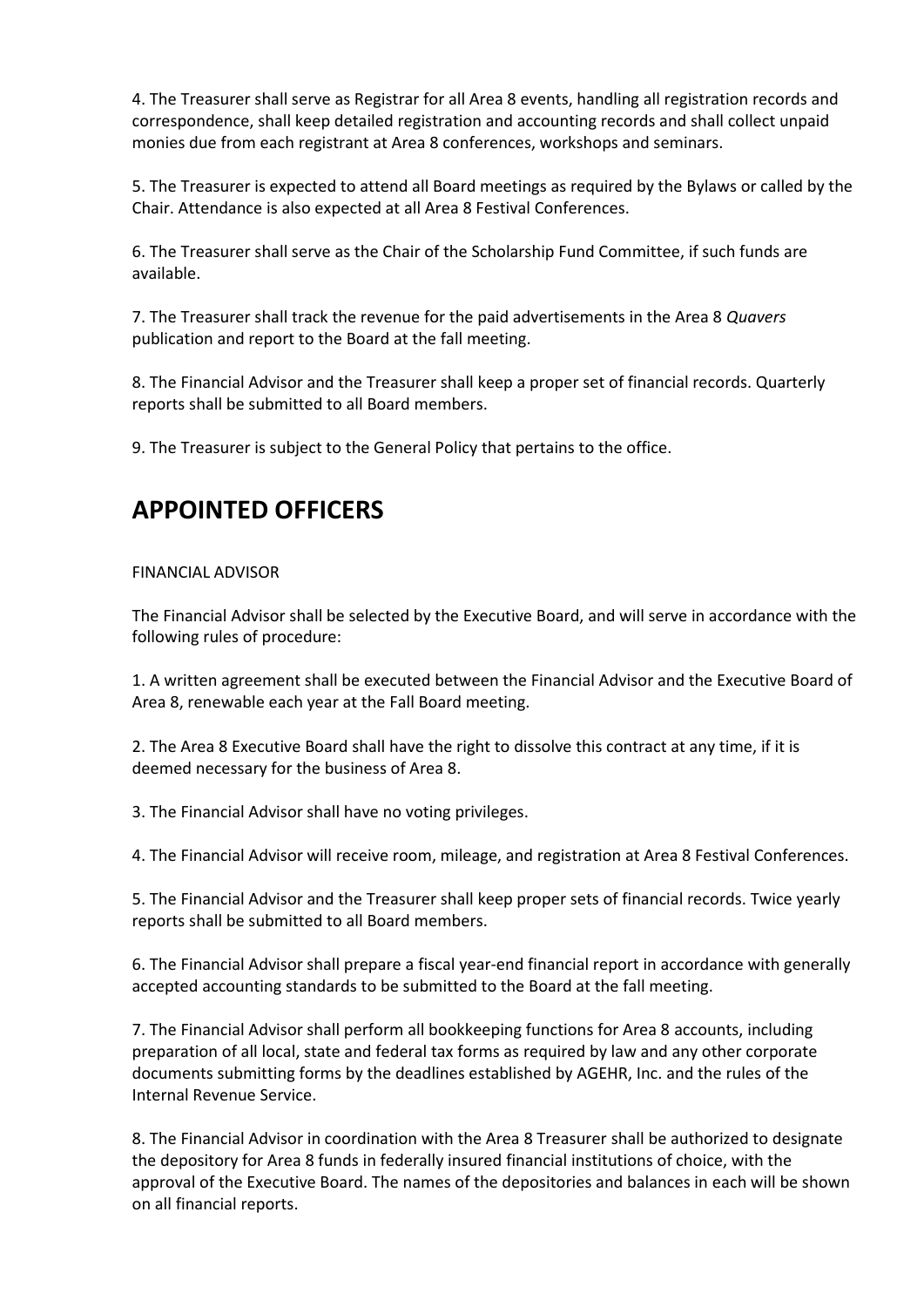9. The Financial Advisor shall, with the Executive Board approval, manage prudently the assets of Area 8 and invest monies on the Board's behalf, keeping all monetary assets active.

10. The Financial Advisor shall arrange audits, compilations and/or reviews as authorized and directed by the Board or upon the change of treasurers.

11. The Financial Advisor shall present to the Area 8 Board at the fall meeting a year-end financial position of the organization that shall be a minimum of the balance sheet, income and expense sheet, status of all investments, historical and projected cash flow, and such other information of data requested by the Chair of Area 8 and the Executive Board.

#### EDITOR

The Editor shall be selected by the Executive Board, and will serve in accordance with the following rules of procedure:

1. A written agreement shall be executed between the Editor and the Executive Board of Area 8, renewable each year at the Fall Board meeting.

2. The Area 8 Executive Board shall have the right to dissolve this contract at any time, if it is deemed necessary for the business of Area 8.

3. The Editor shall have no voting privileges.

4. The Editor shall be paid a specific amount per page for each issue of the Quavers. That amount is fluid and can be adjusted per contract year by the Executive Committee of Area 8.

5. The Editor will be expected to be in attendance at the Fall Board meeting each year.

6. The Editor is responsible for publishing the Area 8 newsletter, *Quavers*, 6 times yearly. This includes, but is not limited to, gathering topics, sending out reminders (both 1 week prior to due date and 1 day prior), receiving advertising, fielding advertising questions, writing want ads, proofing and editing, newsletter layout for best use of space on a 16-20 page document, trouble shooting documents and graphics, and transferring various newsletter inserts into table or spreadsheet format for better layout and readability,

7. The Editor is responsible for transferring the newsletter to the Area 8 Web Master for publication on the Area 8 web site.

8. The Editor is responsible for transferring the newsletter to the Membership Chair for the mailing newsletters via the US. Postal Service. He/She is not responsible for copying said newsletter.

# WEB MASTER

The Web Master shall be selected by the Executive Board, and will serve in accordance with the following rules of procedure:

1. A written agreement shall be executed between the Web Master and the Executive Board of Area 8, renewable each year at the Fall Board meeting.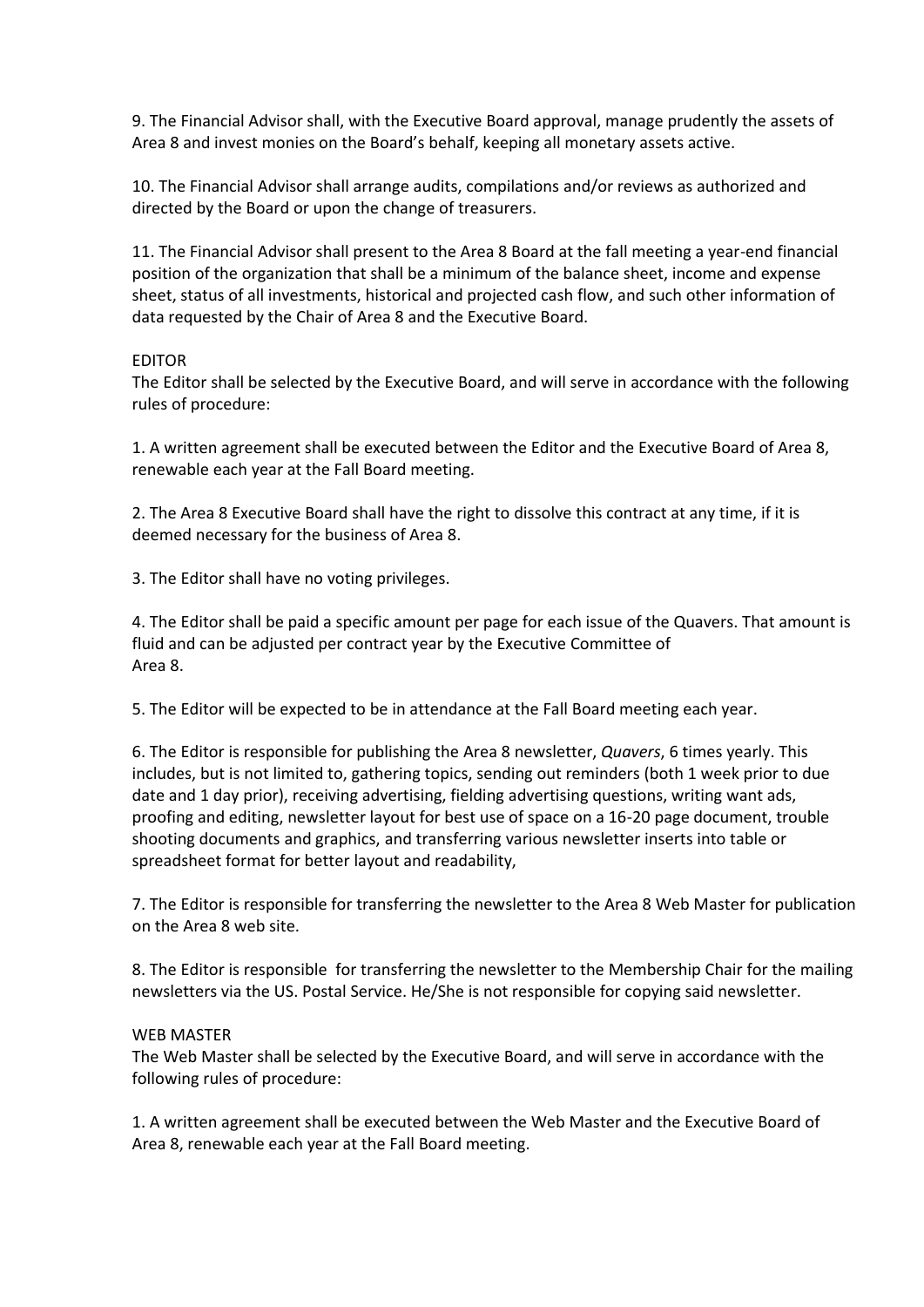2. The Area 8 Executive Board shall have the right to dissolve this contract at any time, if it is deemed necessary for the business of Area 8.

3. The Web Master shall have no voting privileges.

4. The Web Master will receive room, mileage and registration at Area 8 Festival Conferences as payment for services rendered.

5. The Web Master shall be responsible for publishing the Area 8 web site.

6. The Web Master shall be responsible for keeping all contracts up to date concerning web hosting and domain name. Costs associated with those items should be billed to the Treasurer of Area 8.

7. The Web Master will be responsible for the upkeep of the web site, and any repairs when the web site is down.

8. The Web Master will not be responsible for web site content, but will only publish that information which comes from the Executive Board.

9. The Web Master will publish the Area 8 Quavers online for each issue, 6 times yearly.

# STATE CHAIRS

1. Each State Chair shall serve a two-year term and be eligible for reappointment, but may serve no more than three (3) terms consecutively in the same office. The Area Chair shall approve of all appointed State Chairs.

2. The State Chairs shall encourage membership in Handbell Musicians of America (AGEHR), and shall encourage state and local workshops. They shall report news and activities from their states in an annual report at the fall Board meeting.

3. All State Chairs are encouraged to attend as many handbell conferences within the state as possible.

4. Each State Chair shall recruit capable, willing candidates for two-year terms in the positions of State Treasurer, State Chimes Chair, State Secretary, and State Membership Chair, other positions as needed at the state level.

5. Each State Chair will conduct an annual meeting in person or via conference call with appointed State leadership.

6. Each State Chair shall manage their respective Discretionary Funds for each year.

7. Each State Chair shall submit articles for publication in the *Quavers* for each issue, regarding activities in their states, and any other information or items that would be of interest to the general membership, to the Editor of *Quavers*.

8. Each State Chair shall be responsible for contacting new members in their states, and be responsible for sending new members copies of the most current issue of *Quavers*, either by U.S. Postal Service or by e-mail.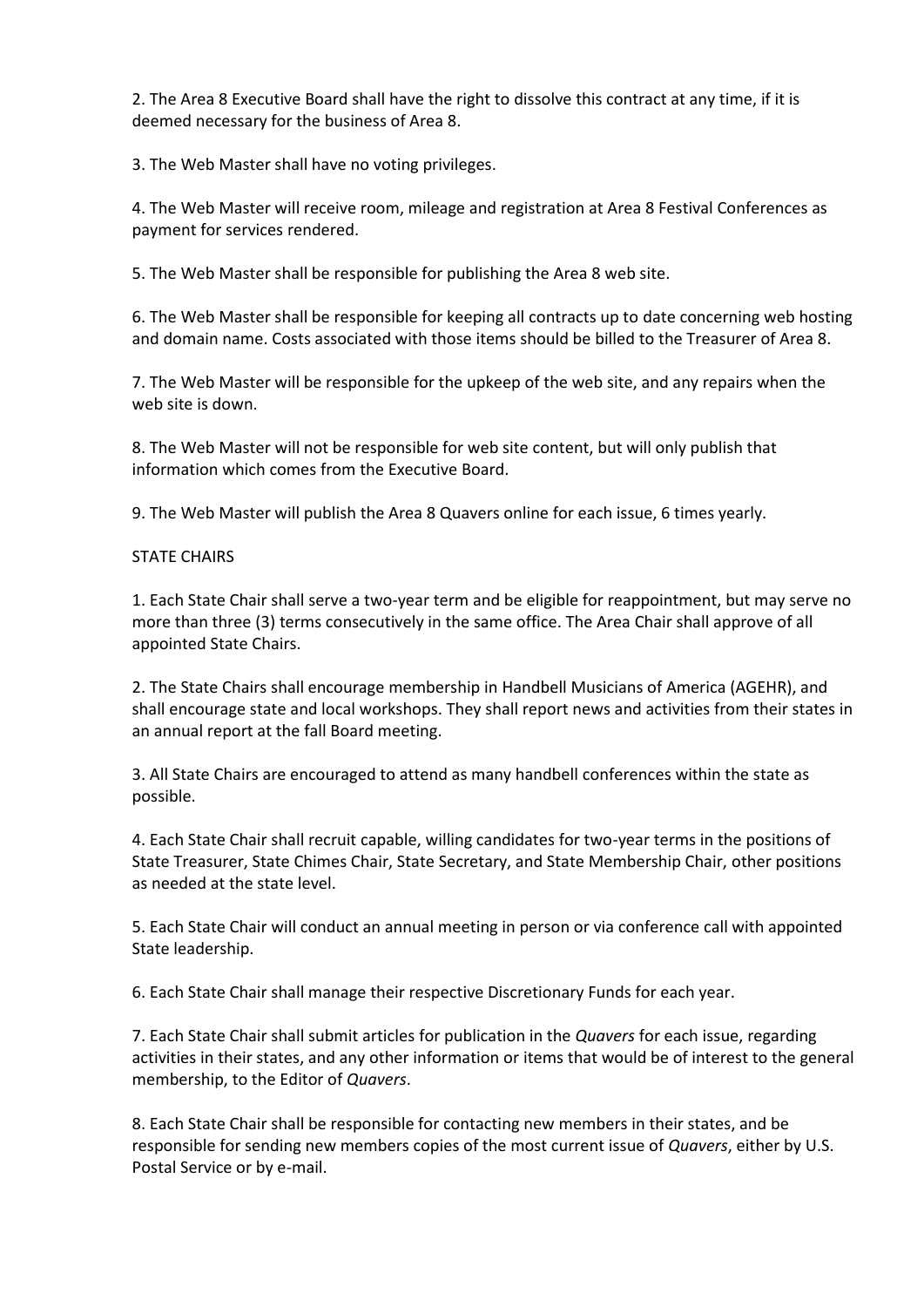9. Each State Chair shall report membership corrections to the Area 8 Membership Chair.

10. Each State Chair shall be encouraged to organize one (1) director event each year, as well as two (2) ringer events. These events shall be submitted to AGEHR for sponsorship.

# MEMBERSHIP CHAIR

1. The Membership Chair shall be appointed by the Area 8 Chair to serve two years (2), renewable one time.

2. The Membership Chair shall attend the Fall Board meeting, and all Area 8 Festival Conferences. Attendance is encouraged at other Area 8 functions, such as Young Ringer Festivals, seminars, and workshops.

3. The Membership Chair shall report the following at the Fall Board meeting: a report from the AGEHR National Membership Chair, an update on membership numbers of National members compared to previous years, and report active members of Area 8 by state as compared to previous years.

4. The Membership Chair shall work in coordination with the Regional Membership Coordinator for the tracking of members, renewal of members, and contacting lapsed members.

5. The Membership Chair shall send a copy of the drop/add list, provided quarterly by National, to all State Chairs and State Membership Coordinators.

6. The Membership Chair shall be responsible for encouraging, maintaining and developing membership within Area 8 by:

a. Welcoming new members with a personal letter and appropriate enclosures to inform new members about Area 8, state leadership, upcoming events, etc.

b. Sending a letter to lapsed members to encourage them to renew.

c. Submitting membership articles periodically to the Area newsletter, *Quavers.* 

d. Maintaining files and records pertaining to membership.

e. Receiving and reviewing reports from State Chairs regarding results of calls to dropped members.

# EDUCATION CHAIR

1. The Education Chair shall be appointed by the Area 8 Chair to serve two years (2), renewable one time.

2. The Education Chair shall attend the Fall Board meeting, and all Area 8 Festival Conferences. Attendance is encouraged at other Area 8 functions, such as Young Ringer Festivals, seminars, and workshops.

3. The Education Chair shall be responsible for the encouragement of handbells and hand chimes in educational institutions, communications with those institutions, and for the promotion of Guild activities, including festival conferences, workshops, and seminars.

4. The Education Chair shall make all reports to the Area 8 Chair and send news-worthy items to the Editor of *Quavers*.

**HISTORIAN**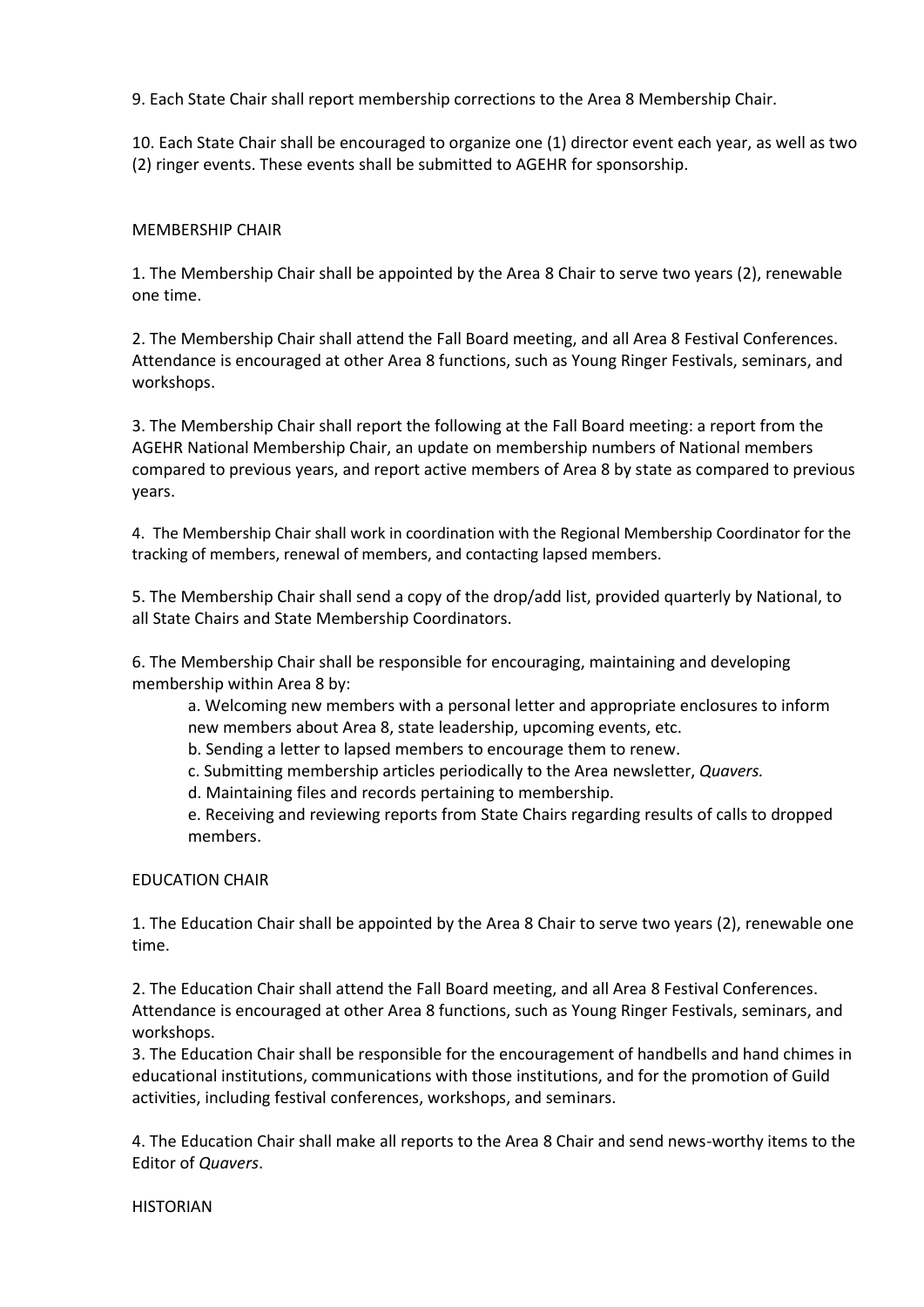1. The Historian develops, maintains, and provides a display of historical items from Area 8.

2. The Historian recruits photographers to take pictures at all Area 8 events.

3. The Historian provides articles as needed and desired for the Quavers or to send to national AGEHR for publishing.

4. The Historian will present a display at each Area Festival.

# RESOURCE LIBRARIAN

1. The Resource Librarian will purchase items for the library, maintain current items, and catalog items.

2. The Resource Librarian will provide the catalog of items to the editor of Quavers and to the Website Coordinator for publishing.

3. The Resource Librarian will be listed as the person to contact for borrowing resource items. The Resource Librarian shall maintain an active list of borrowers including when the items were borrowed along with the name, address, and contact information of the borrower.

4. The Resource Librarian shall make suggestions to the Chair for new items to be purchased and included in the library.

5. The Resource Librarian will be reimbursed for expenses incurred in shipping items to the borrower provided requisitions with proper receipts are presented.

# COMMNICATIONS COORDINATOR

1. The Communications Coordinator will manage the Area 8 Facebook page, updating at least once per week.

2. Coordinating with state Facebook pages (at least monthly, "liking" posts, re-posting events, etc.)

3. Working with Website Coordinator and other state webmasters to improve the usability and content of state and area websites.

4. Being involved in the marketing of area events (specifically mentioned was festival such as local media coordination, how to get the word out to our area about the event and to the locals about the concert, posting QR codes along with other content).

5. Coordinating Area 8 "e-blasts" (gathering and editing content, and adhering to a schedule).

6. Centralization of "email notification person" so that there is just one place to send info/updates/etc,